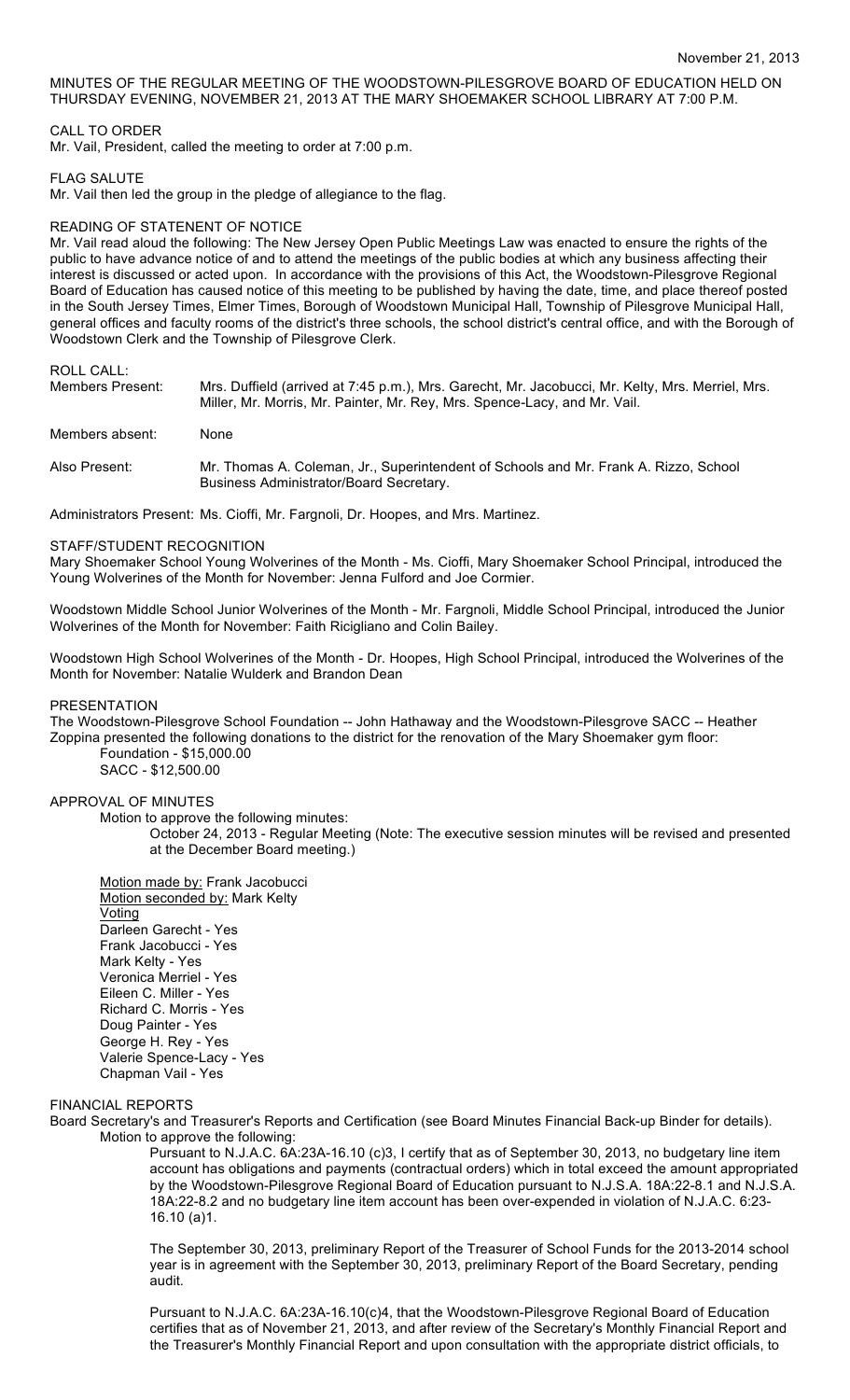the best of the Board's knowledge, no major account or fund has been over-expended in violation of N.J.A.C. 6A:23A-16.10(a)1 and that sufficient funds are available to meet the district's financial obligations for the remainder of the fiscal year.

Motion made by: Doug Painter

Motion seconded by: Frank Jacobucci **Voting** Darleen Garecht - Yes Frank Jacobucci - Yes Mark Kelty - Yes Veronica Merriel - Abstained Eileen C. Miller - Yes Richard C. Morris - Yes Doug Painter - Yes George H. Rey - Yes Valerie Spence-Lacy - Abstained Chapman Vail - Yes

#### **Transfers**

Motion to approve the transfer of funds as previously approved by the Superintendent pursuant to 18A:22-8.1 for the month of September 2013.

Motion made by: George H. Rey Motion seconded by: Mark Kelty Voting Darleen Garecht - Yes Frank Jacobucci - Yes Mark Kelty - Yes Veronica Merriel - Yes Eileen C. Miller - Yes Richard C. Morris - Yes Doug Painter - Yes George H. Rey - Yes Valerie Spence-Lacy - Yes Chapman Vail - Yes

#### Bill List.

Motion to approve EFT's for September 2013, additional hand check payments for September 2013, and payment list for the month of November 2013.

Motion made by: George H. Rey Motion seconded by: Frank Jacobucci Voting Darleen Garecht - Yes Frank Jacobucci - Yes Mark Kelty - Yes Veronica Merriel - Yes Eileen C. Miller - Yes Richard C. Morris - Yes Doug Painter - Abstained George H. Rey - Yes Valerie Spence-Lacy - Yes Chapman Vail - Abstained

# Voided Checks.

Motion to approve voiding the following check:

Check #55727 dated 9/26/13, payable to Barb Albertson in the amount of \$42.92 issued under P.O. #540-14 due to wrong payee. Check will be reissued to Albertson's under check #56071.

Check #55680 dated 8/22/13, payable to South Jersey Farmers Exchange in the amount of \$274.50 issued under P.O. #6041-14 due to incorrect amount. Check will be reissued under check #56031 in the amount of \$182.50.

Motion made by: Mark Kelty Motion seconded by: Veronica Merriel Voting Darleen Garecht - Yes Frank Jacobucci - Yes Mark Kelty - Yes Veronica Merriel - Yes Eileen C. Miller - Yes Richard C. Morris - Yes Doug Painter - Yes George H. Rey - Yes Valerie Spence-Lacy - Yes Chapman Vail - Yes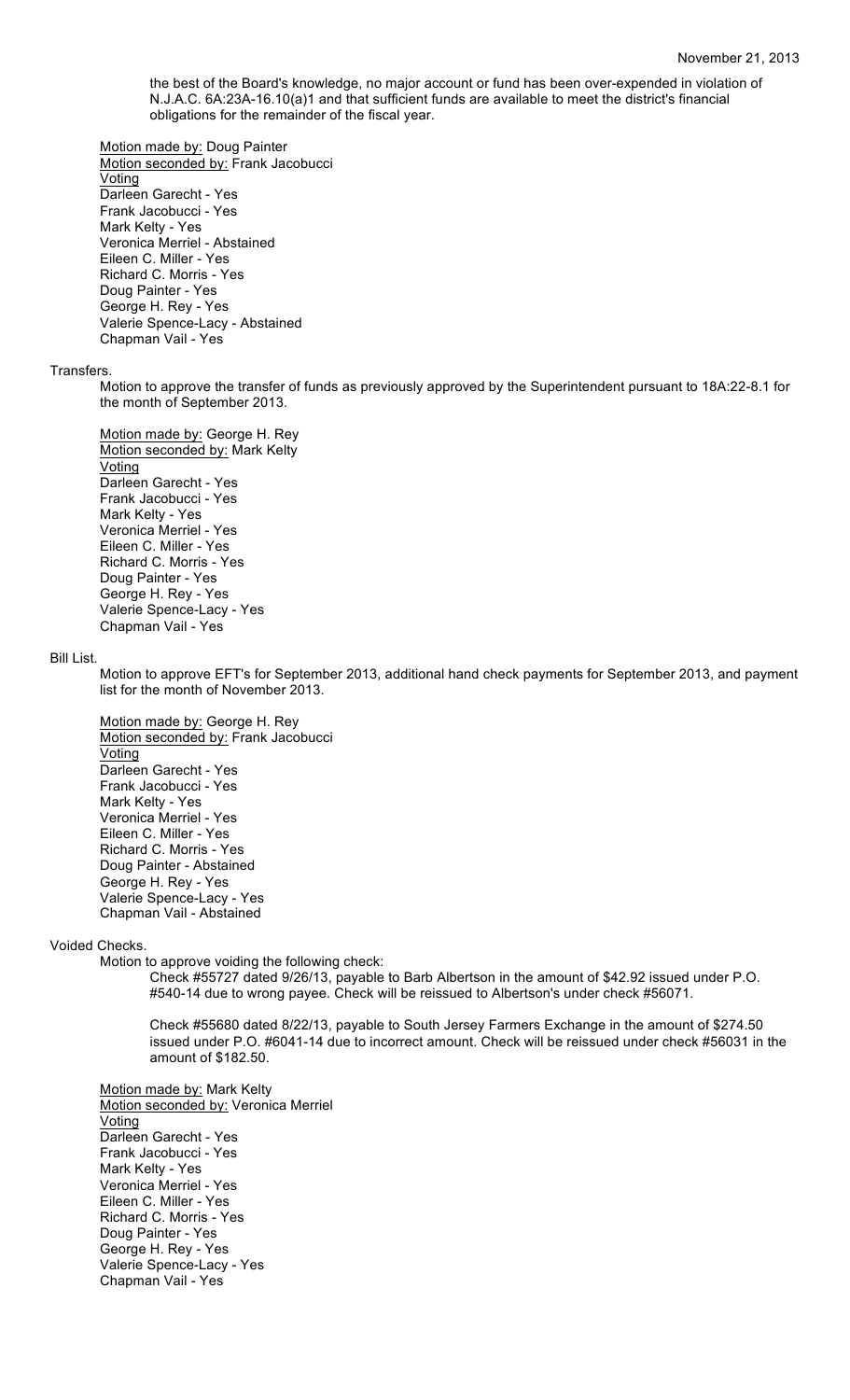Additional Financial Reports.

Motion to accept the following reports:

Student Activities Account and Athletic Account for the month of October 2013.

Scholarships for the month of October 2013.

Cafeteria report for the months of August and September 2013.

Motion made by: George H. Rey Motion seconded by: Frank Jacobucci Voting Darleen Garecht - Yes Frank Jacobucci - Yes Mark Kelty - Yes Veronica Merriel - Yes Eileen C. Miller - Yes Richard C. Morris - Yes Doug Painter - Yes George H. Rey - Yes Valerie Spence-Lacy - Yes Chapman Vail - Yes

Community School Report.

Motion to accept Woodstown Community School report for the month of October 2013 (voting not applicable to sending district representatives).

Motion made by: Mark Kelty Motion seconded by: Eileen C. Miller Voting Darleen Garecht - Yes Frank Jacobucci - Yes Mark Kelty - Yes Veronica Merriel - Yes Eileen C. Miller - Yes Richard C. Morris - Yes Doug Painter - Yes George H. Rey - Yes Valerie Spence-Lacy - Yes Chapman Vail - Yes

### AUDIENCE PARTICIPATION - None

EDUCATIONAL PROGRAMS COMMITTEE REPORT AND RECOMMENDATIONS -- Mrs. Eileen Miller, Chairperson Motion to approve the following District and High School items: 2013-2014 winter athletic schedules.

High School field trips as follows:

11/01/13 to Gloucester City High School; Marching Band; J. Ludlam.

12/07/13 to Lenape High School; Chorus/Music; K. Gunther.

12/08/13 to Union Presbyterian Church, Carneys Point; Chorus/Music; K. Gunther.

12/17/13 to First Baptist Church, Woodstown; Chorus/Music; K. Gunther.

- 12/19/13 to Friends Village; Chorus/Music; K. Gunther.
- 01/09/14 to Rowan University; Students in Action; C. Catalano.

Acceptance of student into the Twilight Program for the 2013-2014 school year retroactive to November 11, 2013. *(see page \_\_\_)*

High School Harassment, Intimidation and Bullying Report dated October 2013. (NOTE: This report was acknowledged at the October meeting, and must now be approved.)

Acknowledge receipt of the High School Harassment, Intimidation and Bullying report dated November 2013, on which there are no incidents reported.

Local Professional Development Committee Plan for the 2013-2014 school year.

Motion made by: Eileen C. Miller Motion seconded by: Veronica Merriel Voting Darleen Garecht - Yes Frank Jacobucci - Yes Mark Kelty - Yes Veronica Merriel - Yes Eileen C. Miller - Yes Richard C. Morris - Yes Doug Painter - Yes George H. Rey - Yes Valerie Spence-Lacy - Yes Chapman Vail - Yes

Motion to approve the following Middle School, Shoemaker School, and Early Childhood Learning Center items (voting not applicable to sending district representatives): Middle School field trips as follows: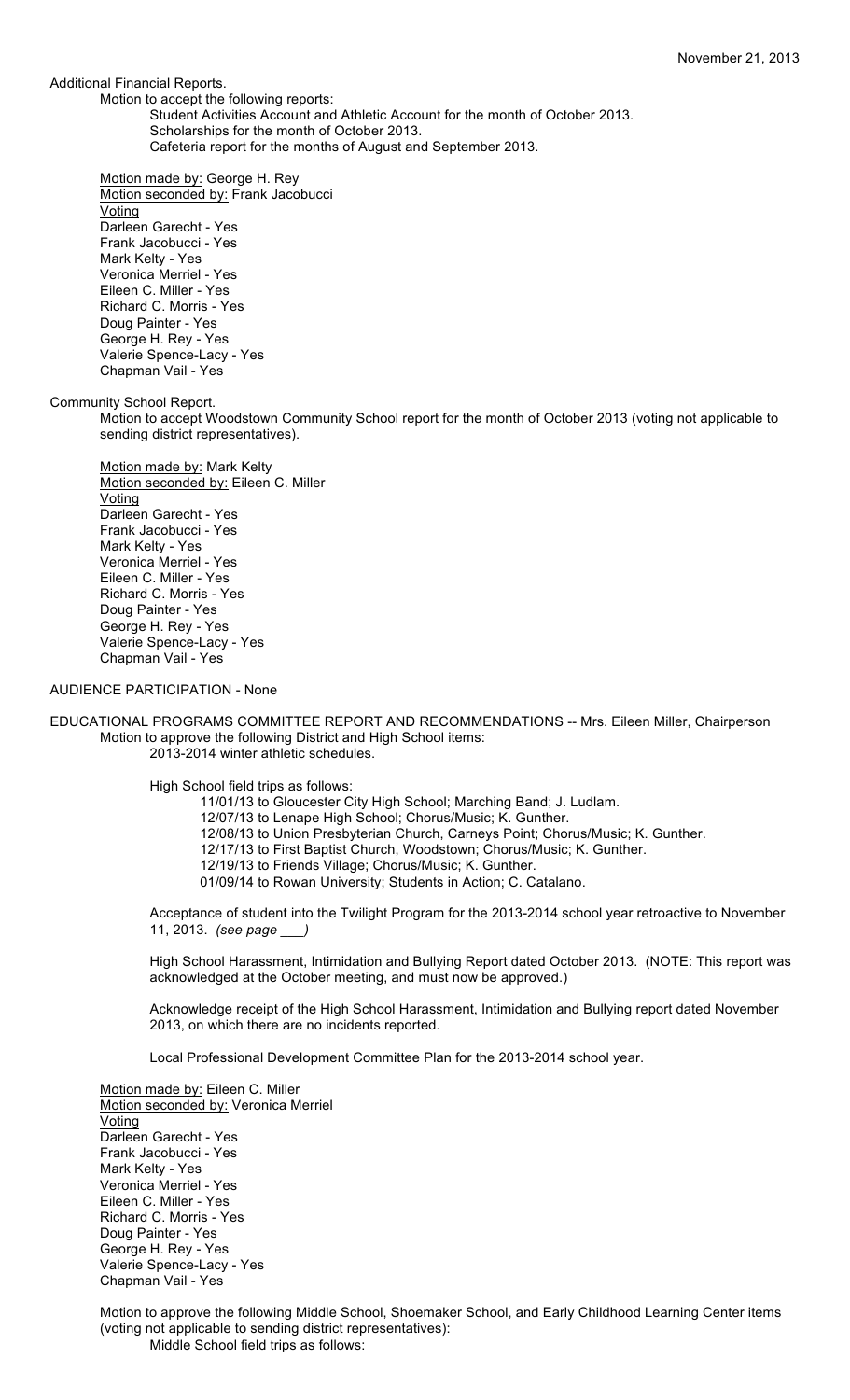11/01/13 to Gloucester City High School; Marching Band; J. Ludlam. 12/13/13 to Presbyterian United Methodist Church, Woodstown; Select Choir; P. Gorman.

Mary Shoemaker School field trips as follows:

12/06/13 to Brandywine River Museum; Grades 2-5 and SHAPE; S. Chapman-Kankowski. 03/13/14 to Academy of Natural Sciences; Grade 2; C. Carpenter. 06/04/14 to Pennsbury Manor; Grade 3; B. Pagesy.

Early Childhood Learning Center field trip as follows:

11/26/13 to New Early Childhood Learning Center facility; Pre-Kindergarten and Kindergarten Students for Transition Tour; D. Cioffi.

Acknowledge receipt of the Harassment, Intimidation and Bullying report dated November 2013 for the Middle School, Shoemaker School, and Early Childhood Learning Center, and to provide notification letters as required to the parents/guardians advising that this information has been provided to the Board of Education.

Motion made by: Eileen C. Miller Motion seconded by: George H. Rey **Voting** Darleen Garecht - Yes Frank Jacobucci - Yes Mark Kelty - Yes Eileen C. Miller - Yes Doug Painter - Yes George H. Rey - Yes Valerie Spence-Lacy - Yes Chapman Vail - Yes

POLICY COMMITTEE REPORT AND RECOMMENDATIONS -- Mr. Doug Painter, Chairperson, had nothing to report.

PERSONNEL COMMITTEE REPORT AND RECOMMENDATIONS -- Mr. George Rey, Chairperson

Motion to approve the following High School item:

Diana Hellick as High School/Middle School Cafeteria General Worker effective November 22, 2013, through June 30, 2014, at the rate of \$8.50 per hour, no other benefits. (Note: replacement for Marge Hetzer who retired).

Motion made by: George H. Rey Motion seconded by: Veronica Merriel Voting Darleen Garecht - Yes Frank Jacobucci - Yes Mark Kelty - Yes Veronica Merriel - Yes Eileen C. Miller - Yes Richard C. Morris - Yes Doug Painter - Yes George H. Rey - Yes Valerie Spence-Lacy - Yes Chapman Vail - Yes

Motion to approve the following District and High School items:

Appointment of Michael Wentz as Philosophy Club Co-Advisor for the 2013-2014 school year, a position for which there is no stipend.

Professional development requests as follows:

Meghan Taylor and Jane Harvey to attend the "Best Practices in Co-Teaching: Practical Solutions for Difficult and Challenging Issues (Grades 1-12)" seminar on January 14, 2014, in Cherry Hill.

Tamarie Bitgood to attend "Best iPad Apps to Enhance Content Instruction (Grades 6-12)" seminar on December 4, 2013, in Cherry Hill.

High School volunteers for the 2013-2014 school year. *(see page \_\_\_)*

Request for University of Delaware student Aimee Pearsall to complete her student teaching with Kahlil Gunther effective April 7 through May 23, 2014.

Addition of the following to the district substitute list effective November 22, 2013, through June 30, 2014: Melissa Mortimer -- teacher and instructional assistant. Corin Diana -- clerical.

Mercedes Evans -- clerical. (Note) Ms. Evans is already on the approved district list as a substitute teacher, but would now like to be added to this category.

Adoption of the "Observation Report -- Licensed Athletic Trainer" and "Summative Performance Report" forms as developed by the Athletic Trainers' Society of New Jersey to complete the evaluation process of Daniel Evans, Athletic Trainer, for the 2013-2014 school year.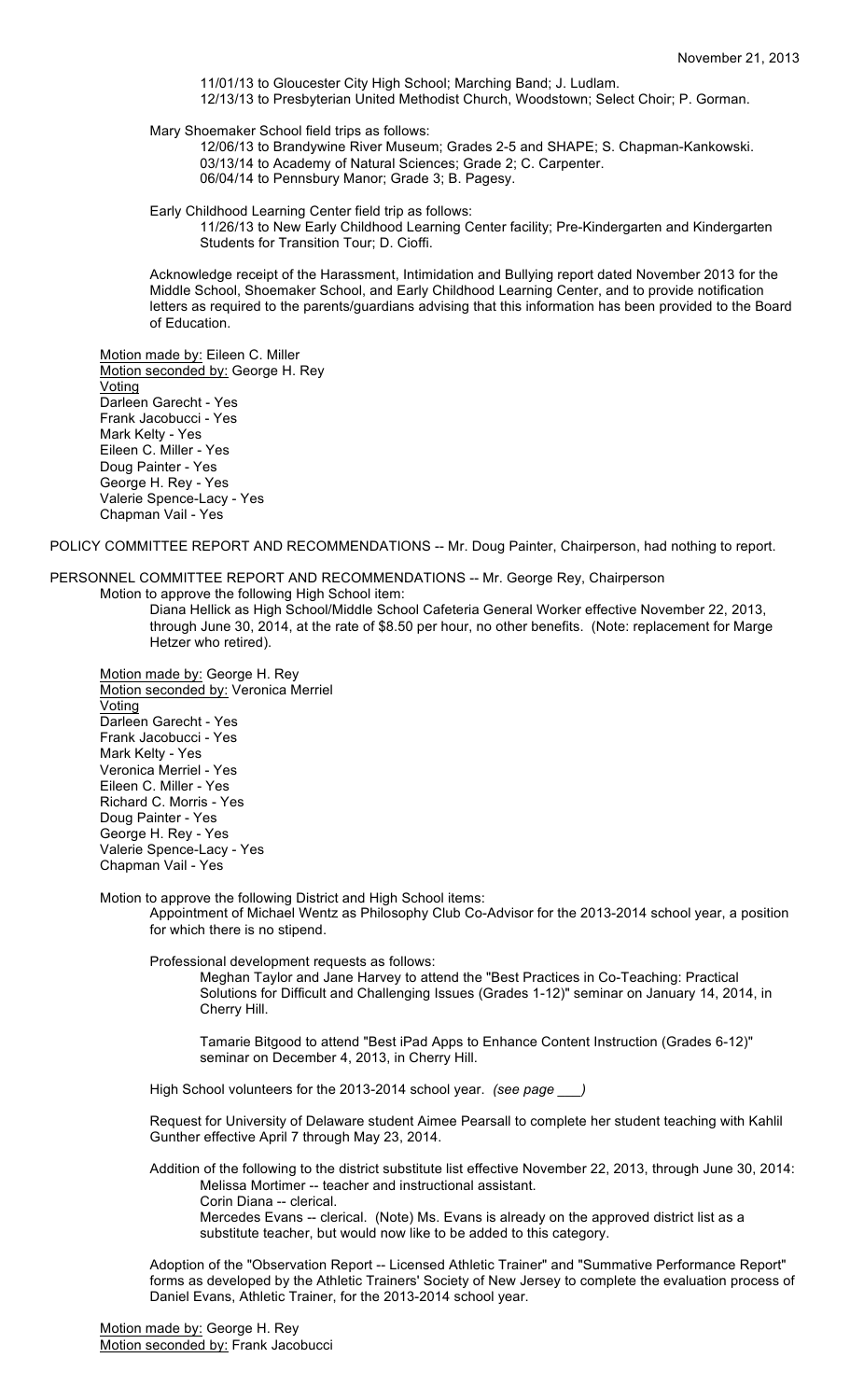Voting Darleen Garecht - Yes Frank Jacobucci - Yes Mark Kelty - Yes Veronica Merriel - Yes Eileen C. Miller - Yes Richard C. Morris - Yes Doug Painter - Yes George H. Rey - Yes Valerie Spence-Lacy - Yes Chapman Vail - Yes

Motion to approve the following Shoemaker School, and Early Childhood Learning Center items (voting not applicable to sending district representatives):

Amy Wright as Early Childhood Learning Center Instructional Assistant effective November 22, 2013, through June 30, 2014, at Paraprofessional, Step 1 (\$18,600.00), prorated. (Replacement for Kiersten Nichols.)

Susie Ashlock as Shoemaker School Cafeteria General Worker effective November 22, 2013, through June 30, 2014, at the rate of \$8.50 per hour, no other benefits. (Note: replacement for Kristina Hagerty who resigned).

Motion made by: George H. Rey Motion seconded by: Doug Painter Voting Darleen Garecht - Yes Frank Jacobucci - Yes Mark Kelty - Yes Eileen C. Miller - Yes Doug Painter - Yes George H. Rey - Yes Valerie Spence-Lacy - Yes Chapman Vail - Yes

Motion to approve the following Middle School, Shoemaker School, and Early Childhood Learning Center items (voting not applicable to sending district representatives):

Acceptance of resignation of Trumella Sye, Shoemaker School Lunchroom Aide, effective November 15, 2013. *(see page \_\_\_)*

Extra-duty appointment of Ryan McNally as Shoemaker School Morning Duty Monitor for the 2013-2014 school year. *(see page \_\_\_)*

Request for a Western Governors University student Gina Buggy to complete her classroom observation assignment fwith Early Childhood Learning Center teacher Alison Barnes for 4 to 6 hours.

Request for a Rowan University student Julianne Hall to complete her clinical practice assignment with Middle School teacher Michelle Delaney effective January 21 through May 9, 2014, and with Middle School teacher Karma Stark effective May 21 through June 16, 2014.

Middle School volunteers for the 2013-2014 school year. *(see page \_\_\_)*

Shoemaker School volunteers for the 2013-2014 school year. *(see page \_\_\_)*

Early Childhood Learning Center volunteers for the 2013-2014 school year. *(see page \_\_\_)*

Extension to medical leave of absence for Marilyn Hill to be effective through December 1, 2013. (Note: Ms. Hill's original request, which was approved on October 24, 2013, was through November 12, 2013. *(see page \_\_\_)*

Emergent hire resolution for Amy Wright, Early Childhood Learning Center Instructional Assistant.

Appointment of Middle School extra support coaches for the 2013-2014 school year STAND program. *(see page \_\_\_)*

Motion made by: George H. Rey Motion seconded by: Eileen C. Miller Voting Darleen Garecht - Yes Frank Jacobucci - Yes Mark Kelty - Yes Eileen C. Miller - Yes Doug Painter - Yes George H. Rey - Yes Valerie Spence-Lacy - Yes Chapman Vail - Yes

FINANCE/FACILITIES/TRANSPORTATION COMMITTEE REPORT AND RECOMMENDATIONS -- Mr. Mark Kelty, Chairperson

Motion to approve the following District and High School items: Contract with Ranch Hope Inc. Strang School for the attendance of High School student NJSmart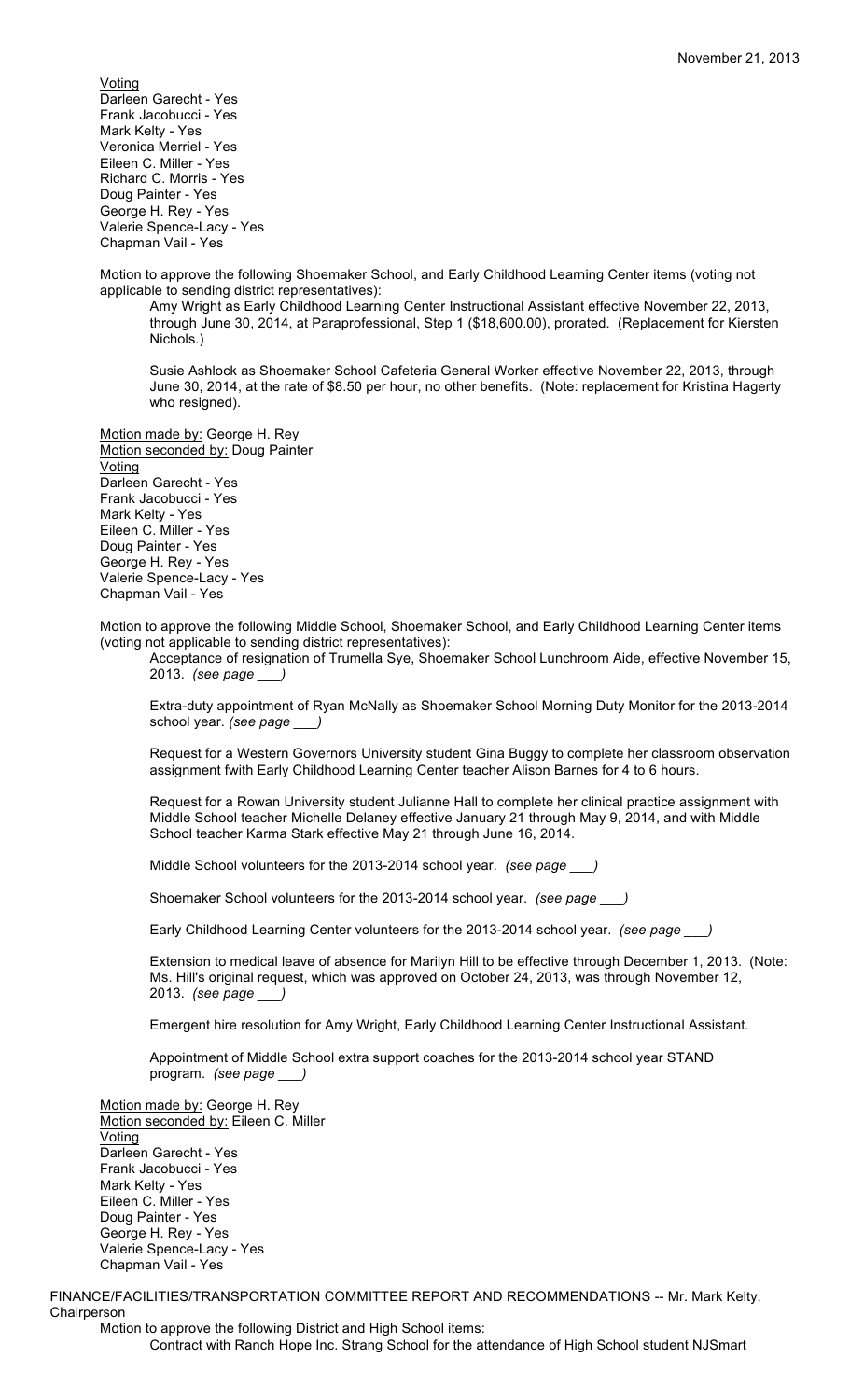#5967119974 on a shared-time basis beginning September 9, 2013, for the remainder of the 2013-2014 school year at a prorated tuition cost of \$23,380.20.

Contract with Daytop Village of New Jersey to provide home instruction services to High School student NJSmart #3278710931 beginning October 22, 2013, at a per diem of \$120.00.

Fire/Security Drills performed at the High/Middle School for the month of October 2013.

Donation from Mr. Woodruff of Woodruff Energy for new basketball/wrestling scoreboards to be installed in the High School gymnasium.

Interlocal agreement between the Board of Education of the Woodstown-Pilesgrove Regional School District and the Township of Pilesgrove pertaining to the road opening of East Lake Road.

Jointure with Lower Alloways Creek (LAC) Board of Education to share Woodstown's route CPC1 to Hollydell School for the 2013-2014 school year. LAC's share of the route cost is \$39,326.40 (includes shared route cost, additional mileage, and their aide cost).

Transportation Affiliation Agreement with Oldmans Township School District for route WHS1 to transport Woodstown High/Middle School students to and from school at \$205.00 per student for 30 students, not to exceed 37 students for a total cost of \$6,355.00 for the 2013-2014 school year.

Contract with Gloucester County Special Services School District for special education out-of-district transportation for the 2013-2014 school year for route Y1042 to YALE-Northern Burlington Regional High School for Woodstown High School student NJSmart #4971130297 at a total route cost of \$269.70 per diem, plus a 7%administrative fee. (Note: Per diem cost listed is the total route cost. The route contains students from other districts and therefore the cost per diem will be prorated accordingly by GCSSSD.)

School Bus Emergency Evacuation Drill Report for Woodstown High/Middle School held on September 12, 2013.

Joint transportation agreement with Upper Pittsgrove School District for the 2013-2014 school year to transport WHS/WMS to and from school as follows:

| UP-6            | \$4,309.57  |
|-----------------|-------------|
| UP-2 (now UP-9) | \$5,917.96  |
| UP-4            | \$3,086.32  |
| UP-9 (now UP-2) | \$4,403.51  |
| UP-5 (now UP-3) | \$2,712.66  |
| Total           | \$20,430.02 |

Motion made by: Mark Kelty Motion seconded by: Frank Jacobucci Voting Darleen Garecht - Yes Frank Jacobucci - Yes Mark Kelty - Yes Veronica Merriel – Abstained from the Joint Transportation agreement with Upper Pittsgrove only. Eileen C. Miller - Yes Richard C. Morris - Yes Doug Painter – Abstained from Ranch Hope only. George H. Rey - Yes Valerie Spence-Lacy - Yes Chapman Vail – Abstained from Ranch Hope only.

Motion to approve the following Middle School, Mary Shoemaker School, and Early Childhood Learning Center items (voting not applicable to sending district representatives):

Contract with Gloucester County Special Services School District for the attendance of Middle School student NJSmart #1709115870 at a tuition cost of \$34,560.00, plus a \$3,000.00 out-of-county surcharge for the 2013-2014 school year.

Contract with Gloucester County Special Services School District for the attendance of Mary Shoemaker School student NJSmart #1416288941 at a tuition cost of \$34,560.00 plus a \$3,000.00 out-of-county surcharge and a one-to-one teacher assistant at a cost of \$34,650.00 for the 2013-2014 school year.

Fire/Security Drills performed at the Mary Shoemaker School for the month of October 2014.

Fire/Security Drills performed at the Early Childhood Learning Center for the month of October 2014.

Contract with Gloucester County Special Services School District for special education out-of-district transportation for the 2013-2014 school year for routeY982 to Bankbridge Development Center for Mary S. Shoemaker student NJSmart #1416288941 at a total route cost of \$266.50 per diem, plus a 7% administrative fee. (Note: The per diem cost listed is the total route cost. The route contains students from other districts and therefore the cost per diem will be prorated accordingly by GCSSSD.)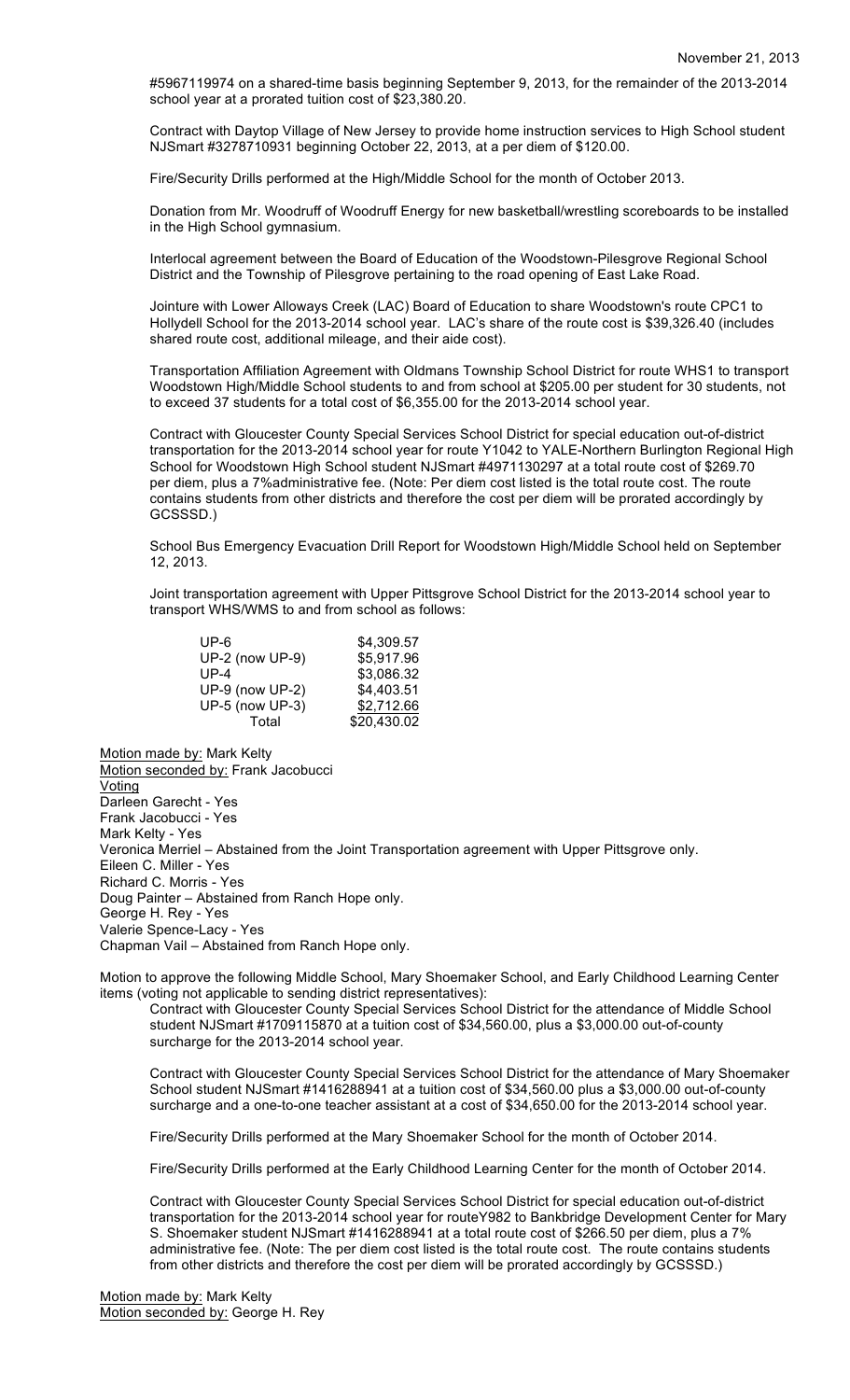Voting Darleen Garecht - Yes Frank Jacobucci - Yes Mark Kelty - Yes Eileen C. Miller - Yes Doug Painter - Yes George H. Rey - Yes Valerie Spence-Lacy - Yes Chapman Vail - Yes

# OLD BUSINESS ITEMS - None

#### NEW BUSINESS ITEMS

Motion to accept the official election results from the November 5, 2013, general election as certified by the Salem County Clerk as follows (voting not applicable to sending district representatives): (see page \_\_\_)

| Borough of Woodstown:   | One Seat, Three-Year Full Term: Robert T. locona<br>One Seat, Two-Year Unexpired Term: Valerie D. Spence-Lacy    |
|-------------------------|------------------------------------------------------------------------------------------------------------------|
| Township of Pilesgrove: | Two Seats, Three-Year Full Term: Hue Grant and Judy Morgan<br>One Seat, Two-Year Unexpired Term: Darleen Garecht |

Motion made by: Eileen C. Miller Motion seconded by: Doug Painter Voting Darleen Garecht - Yes Frank Jacobucci - Yes Mark Kelty - Yes Eileen C. Miller - Yes Doug Painter - Yes George H. Rey - Yes Valerie Spence-Lacy - Yes Chapman Vail - Yes

### OTHER REPORTS

- President -- Mr. Chapman Vail reported the following:
	- Looking forward to the opening of the new school.
	- Thanked Mr. Fargnoli and Ms. Cioffi on their seamless transition with the 5th grade.

Superintendent -- Mr. Thomas A. Coleman, Jr. reported the following: • Looking forward to the official opening of the ECLC.

Business Administrator -- Mr. Frank A. Rizzo reported the following:

- Fire alarm test went well.
- Sod has been placed at ECLC.
- All ECLC signs will be in place.
- Township engineer will be on site tomorrow.
- All appropriate staff will be at the ECLC as we begin the move.
- The ECLC building will be open this weekend if anyone wants to take a look.

ADMINISTRATIVE REPORTS - Attached to Superintendent's Monthly Report and delivered under separate cover.

## SENDING DISTRICT REPORTS

Alloway Township -- Mr. Richard Morris, had nothing to report.

Upper Pittsgrove Township -- Mrs. Ronny Merriel, reported the following:

- The Basketball team would like to thank SACC and the Foundation for the new gym floor at Mary Shoemaker.
- Upper Pittsgrove has three new Board members as a result of the November election.

SCHOOL AGE CHILD CARE (SACC) REPORT -- Mrs. Eileen Miller had nothing to report.

### DELEGATE REPORT

Mrs. Miller reported on the Delegate Assembly. There is a big push on strengthening the parent relationship with our schools. They also are advocating strengthening the county school boards association. Weekend Board orientations are back. There is no charge for this training.

FUTURE MEETINGS

- December 10, 2013 -- Policy Committee, 5:30 p.m., district office.
- December 10, 2013 -- Finance/Facilities Committee, 6:30 p.m., district office.
- December 12, 2013 -- Personnel Committee, 5:30 p.m., district office.
- December 12, 2013 -- Ed Programs Committee, 6:30 p.m., district office.
- December 19, 2013 -- Regular Board Meeting, 7:00 p.m., Mary S. Shoemaker School Library.

## FOR YOUR INFORMATION

- Enrollment Reports: Due to an error in information previously provided, some September reports were incorrect when attached to the October agenda and the revised reports are attached hereto.
	- Early Childhood Learning Center -- September. This was not available for inclusion on the October agenda.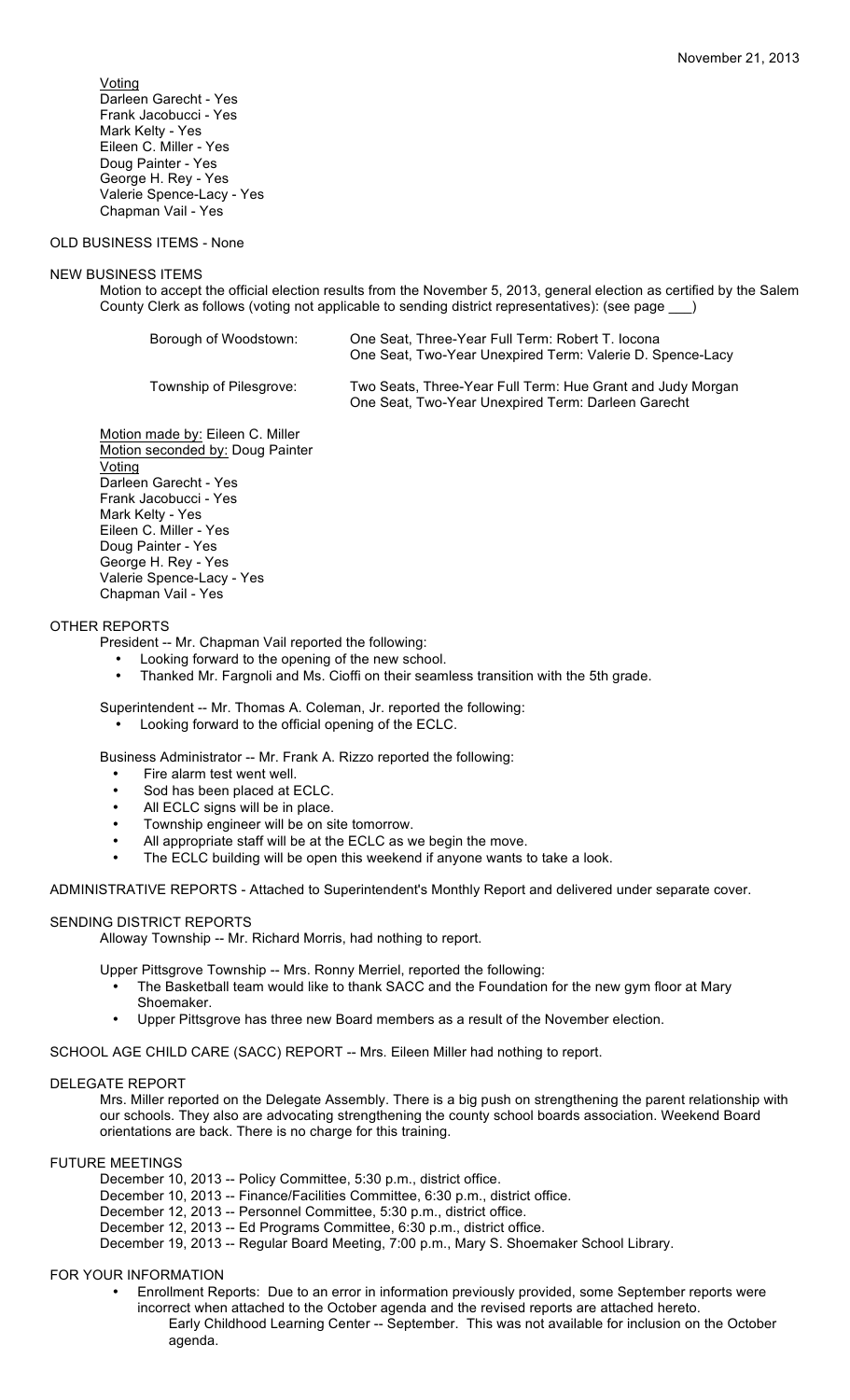Early Childhood Learning Center -- October. Mary S. Shoemaker School -- September -- revised. Mary S. Shoemaker School -- October. Woodstown Middle School -- October. Woodstown High School -- September -- revised. Woodstown High School -- October. Woodstown-Pilesgrove Twilight Program -- October.

• Suspension Reports.

Mrs. Duffield joined the meeting at 7:45 p.m.

### RECESS INTO EXECUTIVE SESSION

The Open Public Meetings Act allows the Board to enter into executive session for confidential matters (N.J.S.A. 10:4- 12b). Matters discussed in executive session will remain confidential until such time as the need for confidentiality no longer exists.

Motion that the Board of Education enter into executive session, by resolution, to discuss personnel. It is expected that the executive session will last approximately two hours. The Board will reconvene in open public session immediately following. Formal action may or may not be taken as a result of the executive session. (7:55 p.m.)

Motion made by: Eileen C. Miller Motion seconded by: Debbie A. Duffield Debbie A. Duffield - Yes Darleen Garecht - Yes Frank Jacobucci - Yes Mark Kelty - Yes Veronica Merriel - Yes Eileen C. Miller - Yes Richard C. Morris - Yes Doug Painter - Yes George H. Rey - Yes Valerie Spence-Lacy - Yes Chapman Vail - Yes

Mrs. Spence-Lacy left the meeting at 10:50 p.m.

### RESUMPTION OF PUBLIC PORTION OF THE MEETING Motion to resume the public portion of the meeting at 10:56 p.m.

Motion made by: Eileen C. Miller Motion seconded by: Veronica Merriel Voting Debbie A. Duffield - Yes Darleen Garecht - Yes Frank Jacobucci - Yes Mark Kelty - Yes Veronica Merriel - Yes Eileen C. Miller - Yes Richard C. Morris - Yes Doug Painter - Yes George H. Rey - Yes Chapman Vail - Yes

#### ADJOURNMENT

Motion to adjourn this meeting at 10:57 p.m.

Motion made by: Eileen C. Miller Motion seconded by: Debbie A. Duffield Debbie A. Duffield - Yes Darleen Garecht - Yes Frank Jacobucci - Yes Mark Kelty - Yes Veronica Merriel - Yes Eileen C. Miller - Yes Richard C. Morris - Yes Doug Painter - Yes George H. Rey - Yes Chapman Vail - Yes